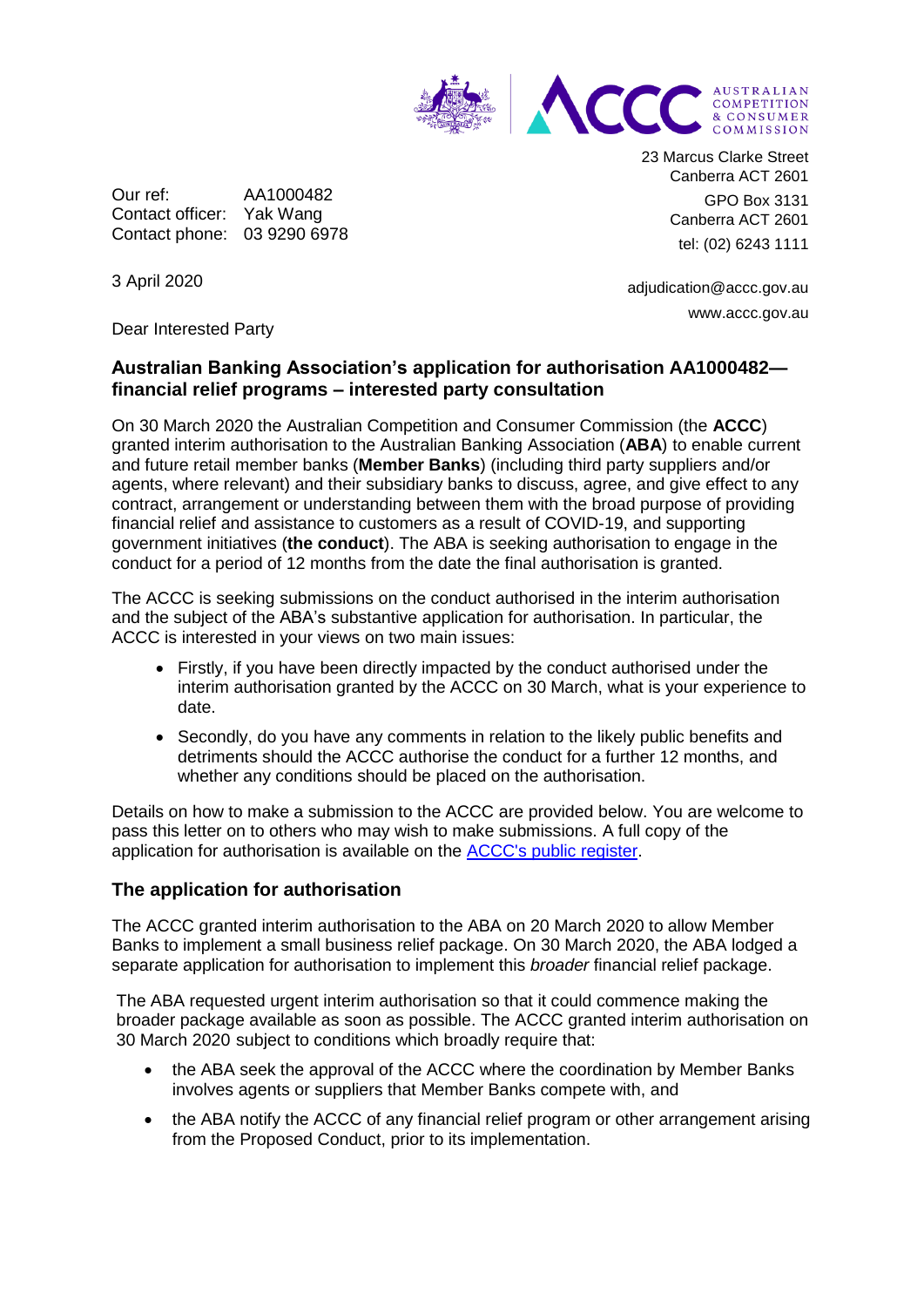The ACCC did not conduct a public consultation process in respect of the request for interim authorisation in light of the urgent need for the banks to have a relief package in place in the context of the unprecedented circumstances impacting the economy and the compelling nature of the public benefits likely to result from the request for interim authorisation. A copy of the ACCC's interim authorisation decision is available on the [ACCC's public register.](https://www.accc.gov.au/public-registers/authorisations-and-notifications-registers/authorisations-register/australian-banking-association-financial-relief-programs)

### **Request for submissions**

If you intend to provide a submission please do so by **Friday 1 May 2020**. Submissions should be emailed to adjudication @accc.gov.au with the subject 'Australian Banking Association (financial relief programs) - AA1000482 - Submission'.

In addition, should you wish to make a submission beyond 1 May 2020 in relation to your experience with the impact of the conduct, please contact the ACCC at [adjudication@accc.gov.au](mailto:adjudication@accc.gov.au) or on the number below. We recognise that the COVID-19 situation may be causing disruptions to your normal operations. For this reason we are taking a flexible approach to receiving feedback on the conduct. You may wish to contact us by phone to discuss your views or submission before the deadline.

If you would like to provide comments orally, please contact Yak Wang on 03 9290 6978 to organise a suitable time. Submissions, including a record of oral submissions, will be placed on the [ACCC's public register](https://www.accc.gov.au/public-registers/authorisations-and-notifications-registers/authorisations-register/australian-banking-association-and-notifications-registers/authorisations-register/erx-script-exchange-pty-ltd-authorisation-a91579) subject to any request for exclusion (see the [ACCC guidelines](https://www.accc.gov.au/publications/guidelines-for-authorisation-of-conduct-non-merger) for more information).

# **Timetable**

An indicative timetable is below. This timetable is subject to change. The most up to date indicative timetable is available on the [ACCC's public register.](https://www.accc.gov.au/public-registers/authorisations-and-notifications-registers/authorisations-register/australian-banking-association-financial-relief-programs)

| <b>30 March 2020</b> | Lodgement of application and supporting submission,<br>including request for interim authorisation.       |
|----------------------|-----------------------------------------------------------------------------------------------------------|
| <b>30 March 2020</b> | Interim decision.                                                                                         |
| 3 April 2020         | Public consultation process begins.                                                                       |
| 1 May 2020           | Closing date for submissions on the substantive application<br>for authorisation from interested parties. |
| <b>June 2020</b>     | Applicant responds to issues raised in the public consultation<br>process.                                |
| <b>July 2020</b>     | Draft determination                                                                                       |
| <b>July 2020</b>     | Public consultation on draft determination including any<br>conference if called.                         |
| September 2020       | Final determination.                                                                                      |

This letter has been placed on the ACCC's public register. If you wish to discuss any aspect of this matter, please do not hesitate to contact Yak Wang on 03 9290 6978 or [adjudication@accc.gov.au.](mailto:adjudication@accc.gov.au)

Yours sincerely

884 aO t

Susie Black **Director** Adjudication